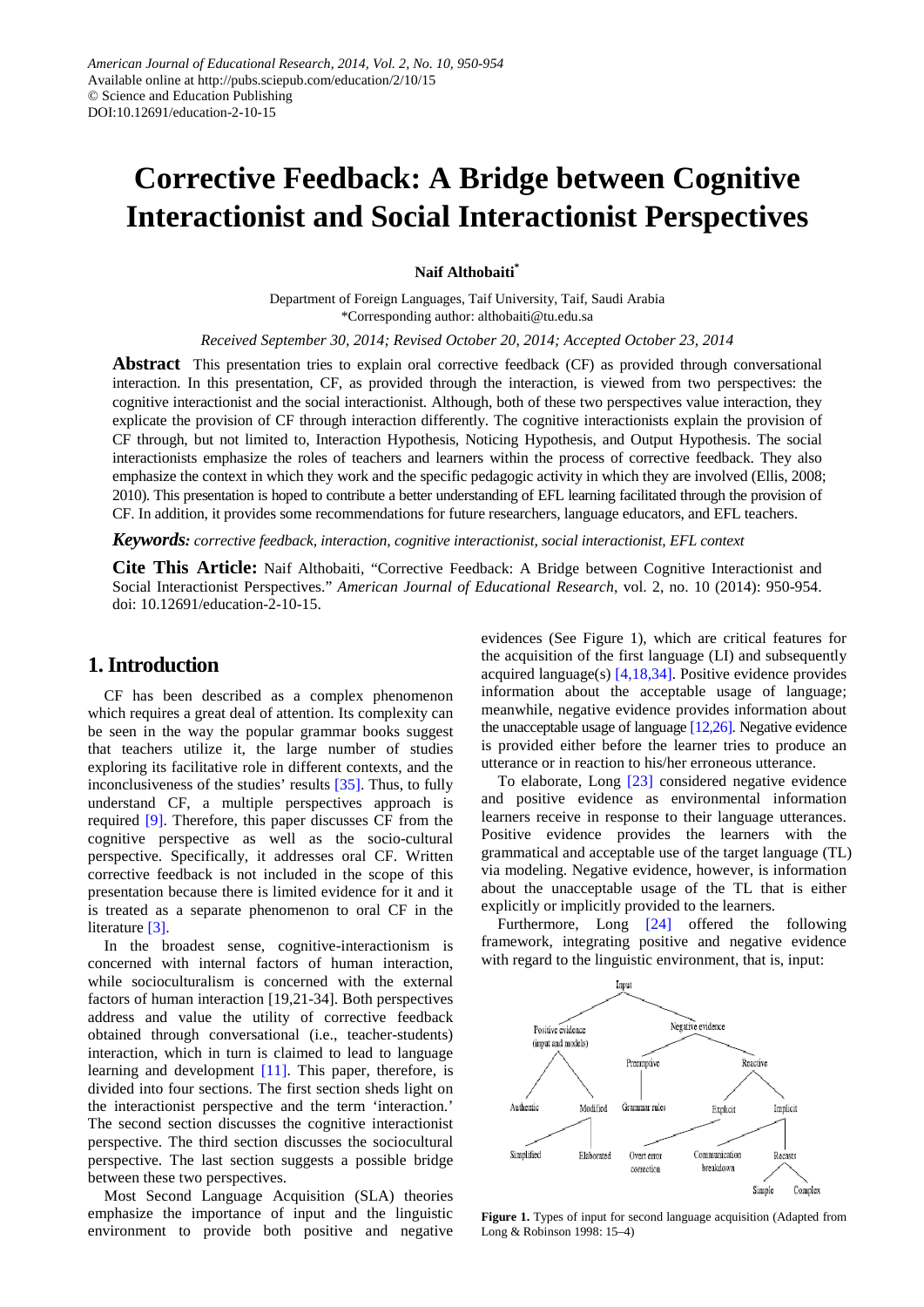The terms negative evidence, negative feedback, and corrective feedback are often used interchangeably in the fields of language teaching, SLA, and psychology [\[13\].](#page-4-8) The three terms refer to "the input that tells learners what is not possible or not grammatical in the target language" [\[\[36\],](#page-4-9) p. 296]. Accordingly, corrective feedback refers to negative evidence that tells the learner that the use of the target language is unacceptable or incorrect.

In short, negative evidence is claimed to promote acquisition  $[21]$ . The role of corrective feedback as a response or a reaction to learners' erroneous utterances is considered to be facilitative. This facilitative role of corrective feedback is attained by means of conversational (teacher-students) interaction [\[12,23\].](#page-4-5)

The conversational interaction is argued to provide learners with an opportunity of acquisition. It creates a rich environment where learners are exposed to comprehensible input, output opportunities, and interactional feedback. Interaction, the term from which the Interactionist perspective derives its name, stems from the seminal work of Hatch in the 1970s and early 1980s. Hatch's work indicated that conversation was commonly viewed as a practice site for grammatical structure learned in a formal classroom [\[8\].](#page-4-11) Therefore, interaction, as the means through which corrective feedback (i.e., negative evidence) is provided, is viewed from two perspectives: cognitive and sociocultural.

The term *interaction*, as it is used in this presentation, requires clarification. Interaction refers to dyadic or triadic verbally negotiated interactions which are conducted either between, *but not limited to*, an ESL/EFL teacher and a learner, or between two or more EFL/ESL learners [\[23\].](#page-4-6) For example:

Teacher: Why should parents be honest? Learner: To *learn* their children (Lexical error) Teacher: To teach their children (Recast) Student: Yes, to teach.

In this example of conversational interaction, the teacher provides the learner with an explicit correction that reveals the verb selection error [\[2\].](#page-4-12) Having defined CF and interaction, the following section discusses the cognitive interactionist perspective.

# **2. Cognitive Interactionist Approach**

The cognitive interactionist approach views language learning as an individual cognitive effort. The possibility of learning occurrence is dependent on learner's cognitive capacity as a result of input, interaction, notching, and output. These are the main theoretical constituents of the cognitive approach [\[35\].](#page-4-0) These theoretical constituents are attributed to linguistics, psychological, and pedagogical perspectives of learning [\[27\].](#page-4-13) Two more constituents had been attached to this approach: focus on form and counterbalance hypothesis. They are related to the previous mentioned constituents with more emphasis on noticing.

Therefore, this section deals with theoretical constituents through which learning is explicated and thus CF is viewed as contributing to this learning. The concepts are comprehensible input, interactionist hypothesis, comprehensible output, noticing, focus on form, and counterbalance hypothesis. The section ends with an attempt to connect CF to learning in light of these concepts.

In its broadest sense, the proponents of the cognitiveinteractionist approach view the language learning, especially second/foreign language learning, as constituting the knowledge of that language in the learner's cognition. As time passes, this knowledge is believed to be utilized automatically for speaking and understanding [\[26,35\].](#page-4-14) This view is represented in Krashen's claim that comprehensible input to which learners are exposed is all learners need for learning. The comprehensible input is slightly beyond the learner's current grammatical knowledge and capability [\[12,35\].](#page-4-5) Eventually, the comprehensible input will be integrated in learners' interlanguage grammar which, in turn, enables them to produce the target language [\[13,23\].](#page-4-8) However, Krashen's claim is dependent on unidirectional instruction which is teacher dominated. This claim had been the motive for many subsequent researches and has led to the emergence of the interaction hypothesis.

The interaction hypothesis states that comprehensible input is necessary but insufficient for acquisition to take place [\[23\].](#page-4-6) Therefore, Long proposed that there must be verbal interactions which should include modifications either via negotiation of form or negotiation of meaning. By providing learners with an opportunity to interact, they are more likely to pay attention to the input provided. Long's interaction hypothesis led to the emergence of the output hypothesis.

The output hypothesis was proposed by Swain [\[37\]](#page-4-15) to complement the input hypothesis. According to Swain, as the interaction provides learners with rich opportunities for input, it helps them with comprehensible output as well. She added that when learners are pushed to participate in conversations (i.e., to produce output), they are involved in both semantic and syntactic processing [\[38\].](#page-4-16)  Thus, input is not enough even if it is comprehensible; there must be interaction and output opportunities to help learning take place.

Although Long and Swain proposed interaction and output hypothesis to complement input, researchers such as Schmidt claimed the learning process is incomplete unless it includes noticing. Thus, Schmidt proposed the noticing hypothesis in an effort to make students notice the difference between the produced interlanguage forms and the target language forms.

Later on, researchers conducted many investigations and came up with new pedagogical proposals to bridge the gaps between the aforementioned constituents such as Focus on Form (FoF). It was proposed by Long [\[22\]](#page-4-17) and aimed to draw learners' attention to specific linguistic elements explicitly even if the focus is on meaning. By virtue of integrating both the interaction hypothesis and the noticing hypothesis, FoF is considered to be an effective approach to L2 instruction [\[21\].](#page-4-10)

In the same juncture of interaction and enhancing attention, the counterbalance hypothesis was originated in the work of Leyster and Mori [\[25\]](#page-4-18) who asserted that teachers are recommended to conduct a counter pedagogical intervention to their mostly used one. In other words, if they address accuracy in their classes, they need to switch to addressing fluency. If they focus on forms, they are advised to focus on meaning. According to Lyster and Mori, such a switch should enhance students' awareness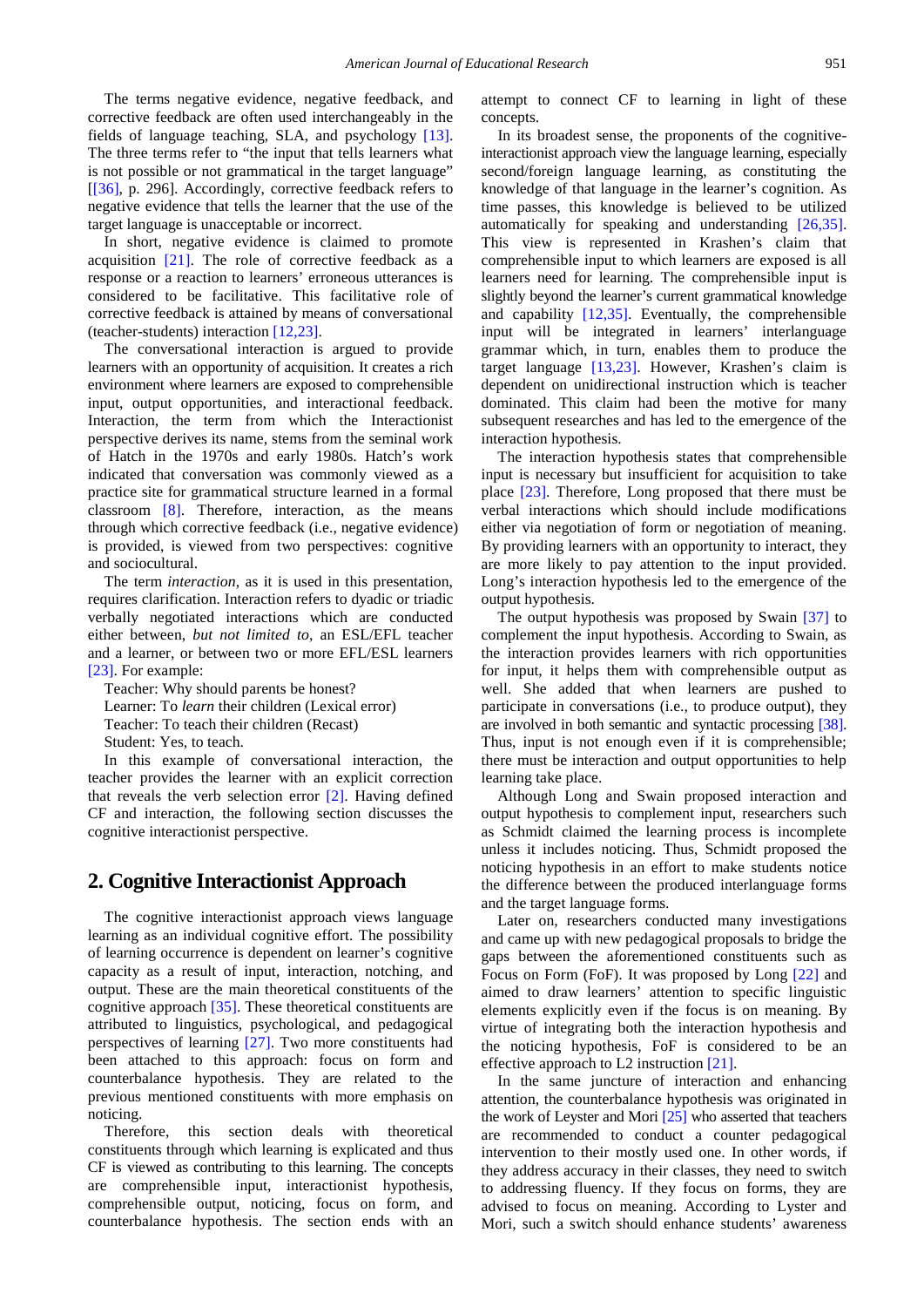of the target forms and, in turn, encourage their uptake and output as well.

## **2.1. Connection to CF**

The cognitive approach as an umbrella term for the previously mentioned constituents reveals them to be discrete but complementary. They are independent theories but they can complement each other in explicating the occurrence of language learning.

Cognitive interactionists see CF as facilitative and contributing to language learning either implicitly or explicitly. The cognitive theories related to CF are interaction hypothesis, output hypothesis, noticing hypothesis, FOF, and counter balance hypothesis. CF can function on the language development because it occurs during communicative activities which have the potential to involve students in interactions, paying attention to the meaning and the form of the target item, forcing them to produce the target form. Then, when students make errors, they receive corrective feedback to enhance their awareness of the meaning of the target form in its particular context. Therefore, such feedback is claimed to facilitate the uptake and the incorporation of the correct TL forms.

This section should provide an attempt to connect CF to language learning through the cognitive interactionist perspective lens. The following section discusses the social interactionist perspective and the lens through which CF is looked at as facilitating language learning.

## **3. Social Interactionist Perspective**

Social interaction perspective draws heavily on the works of Lev Semenovitch Vygotsky [\[39\],](#page-4-19) the Russian developmental psychologist, who developed it as an alternative to individualistic information processing theories of cognition and learning. It claims that learning happens through interaction with a more capable peer, rather than a result of it [\[2\].](#page-4-12)

Social interactionists have considered expanding this perspective to language over the last few decades [\[26\].](#page-4-14) This is apparent in numerous researches, including the works of Lantolf [\[20\]](#page-4-20) and Lantolf and Thorne [\[19\].](#page-4-21) However, such a perspective has not received the attention it deserves either theoretically or practically [\[10\].](#page-4-22) Yet, this argument remains valid up to the present day [\[3\].](#page-4-2) Researchers are not tempted to cross cognitive boundaries in their studies. Thus, they neglect the social perspective in one way or another, either because of a lack of theoretical grounding or empirical evidences. This scarcity of evidence and research is evident when focusing on CF [\[3\].](#page-4-2)

This led some researchers to claim that both cognitive and social perspectives of learning are almost interrelated and similar; they just utilize different terms to explicate the learning process [\[26\].](#page-4-14)

In spite of the fact that social interactionism has not received enough empirical evidence, a few seminal works, such as Aljaafreh and Lantolf [\[1\]](#page-4-23) and Nassaji [\[28,29\],](#page-4-24) provide support for it, although CF was not the main focus of these two studies. Russell [\[31\]](#page-4-25) in her review and Ellis [\[9\]](#page-4-1) in his proposed framework for CF both indicated a big gap in researching CF from a social perspective.

Therefore, this paper is hoped to give impetus for future efforts by drawing a theoretical outline for the social interactionist perspective when investigating oral CF. The following sections touch briefly on the main constructs of the social interactionist perspective as it relates to oral CF. The constructs are mediation, regulation and internalization, and the zone of proximal development.

#### **3.1. Main Constructs Related to CF**

#### **3.1.1. Mediation**

Mediation refers to the process of mediating cognitive activities by participating in social interactions (i.e., conversational interactions) [\[20\].](#page-4-20) Lantolf indicated that mediation in language learning can take three forms: mediation by others in social interactions, mediation by the self, and mediation by artifacts [\[20\].](#page-4-20) Mostly, teacher's verbal directions and interactions with students play a meditational role. Medication, in one way or another, could lead to regulation.

#### **3.1.2. Regulation and Internalisation**

Regulation is a gradual process by which an individual moves toward a higher cognitive ability, with the assistance of an expert or a knowledgeable other or peer to work eventually without that assistance [\[16\].](#page-4-26) The expert's job in the regulation process is to demonstrate new concepts to the learner in order to be imitated. After this, it is claimed the learner achieves autonomy in performing the task, by moving gradually from other-regulation to self-regulation [\[20\].](#page-4-20) The learner's movement from otherregulation to self-regulation indicates that they have appropriated the experts' instructions and they can learn the new concepts and skills, organize their thoughts, and control their actions [\[1\].](#page-4-23) This movement is also called internalization and explains the shift by the learner from socially-mediated activity to internal-mediated activity [\[20\].](#page-4-20)

Within regulation, CF has been emphasized as the incorporation of the expert's (teacher's) correction and assistance in the subsequent production. Thus, when learners commit errors, they receive CF from the teacher and uptake that correction in a way that prevents similar errors.

#### **3.1.3. Zone of Proximal Development (ZPD)**

The concept of the ZPD refers to the gap between what the learner can achieve without the assistance of the more capable peer through the social interaction [\[6\].](#page-4-27) Moreover, Mitchell and Myles described the concept of the ZPD as the most suitable condition for learning and "links processes of instruction, organized learning and 'naturalistic' development or acquisition in a single site" (p. 200).

#### **3.2. Connection to CF**

The amount of teacher assistance (i.e., CF) determines whether or not ZPD is constructed and self-regulation is achieved. This, in turn, determines the learners' internalization of the correction. In other words, once selfregulation is reached, students' are more likely to be able to internalize the correct TL forms. CF, as a cause for regulation to be reached, is claimed to help students' internalization. Therefore, students are most probably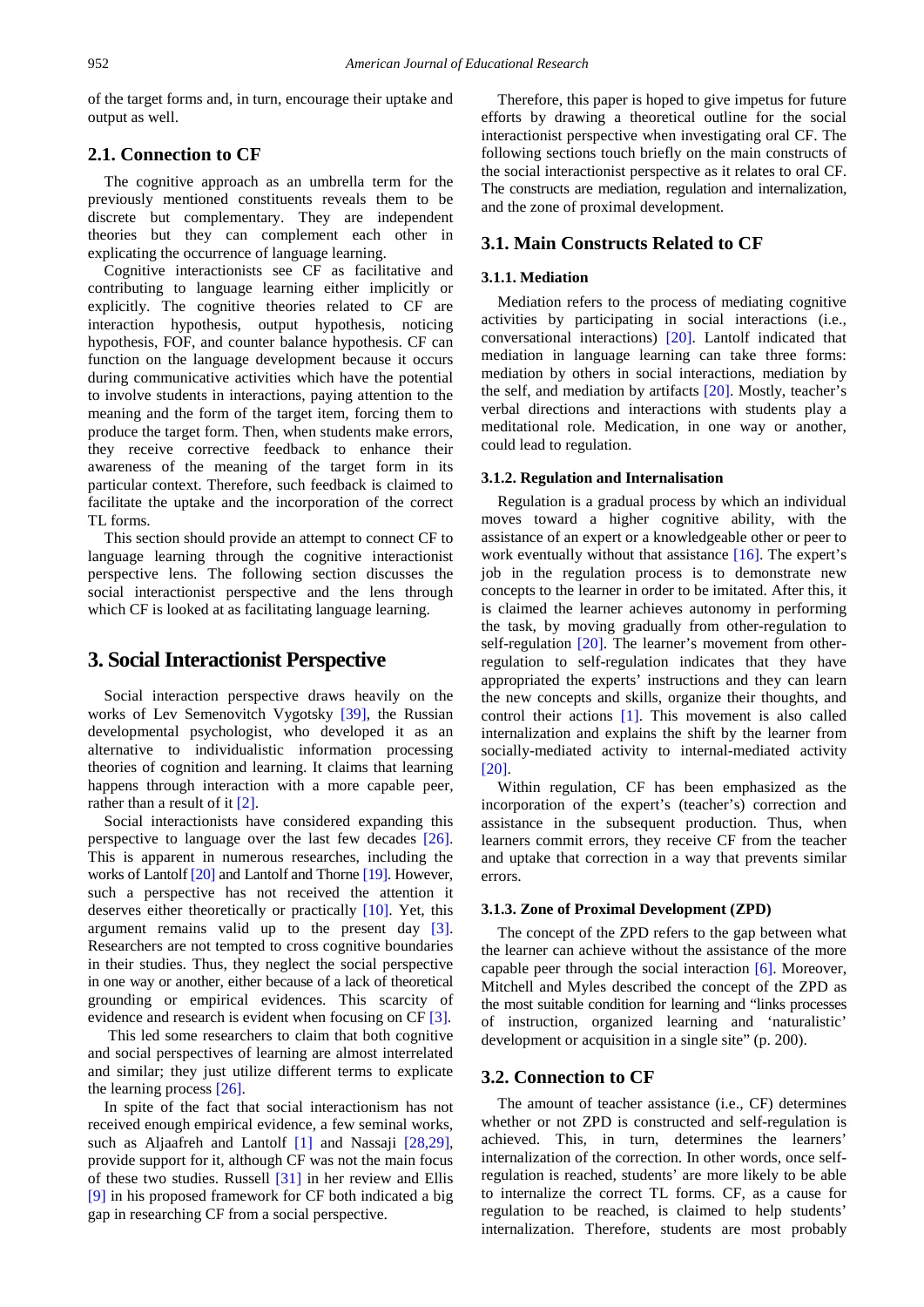ready to benefit from CF if they receive fair amount of teacher's regulation within their ZPD. In this way, teachers should be aware of students' different corrective needs and tailor their assistance accordingly. After that, teacher's assistance can be removed/reduced gradually until students' self-regulation is achieved. This has been illuminated in the regulatory scale of Aljaafreh and Lantolf [\[1\],](#page-4-23) which shows the tutor assistance for the learner; the scale moves from implicit to explicit assistance. This occurs happens gradually until the learner achieves self-regulation.

To sum up, this section has presented the main key constructs of the social interactionist perspective to second language learning in general and corrective feedback in particular. It started by investigating the Vygotskian view of language learning and language. Then, it moved to mediation. After that, it investigated some constructs with regards to corrective feedback, such as regulation, internalization, ZPD, and how these constructs are related and connected to CF. Finally, the section ended by showing the regulatory scale of how learners' independence ranges from being other-regulated to fully self-regulated. The following section shows the intersections of the cognitive interactionist and the social interactionist perspectives. It also shows the author's suggestions to bridge these two perspectives and discusses the role of CF as the driving force for this bridging.

## **4. The Bridging Attempt**

As discussed earlier, CF has been dealt with as a complex phenomenon that warrants attention. The way it is provided, when it is provided, and who provides it have been the subject of many studies [\[9\].](#page-4-1) The case is further complicated when dealing with various contexts and the efficacy of different CF types [\[35,39\].](#page-4-0) Thus, many researchers have called for a multidimensional perspective by which to view CF in order to best facilitate its benefits to language learning [\[9\].](#page-4-1) 

This paper, therefore, has been an attempt to compromise the two perspectives of the cognitive interactionist and the social interactionist. There should be no controversies when navigating through these two perspectives. Learning (i.e., uptake or correction incorporation in a subsequent production or even selfregulation) is the ultimate goal of both perspectives as a result of CF. Thus, CF should be considered through the double lens that results from the marriage of these perspectives; one perspective should not be emphasized at the cost of the other. Teachers should orchestrate their CF in a way that satisfies students' cognitive and social needs at the same time. For example, teachers are encouraged to focus on meaning while they gradually provide the correction to their students on forms and vice versa. In other words, teachers should not focus primarily on linguistic input while ignoring socially mediating factors, such as students' motivation to take part in the correction [3].

Why do we not deal with students' errors in a way that is socially cognitive and cognitively social? This paper should provide a bridging understanding between social and cognitive interactionist perspectives by emphasizing the utility of CF as an important aspect of teaching/learning processes. It should also open avenues for future investigations through the doubled lens from which CF can be viewed.

## **4.1. Practice Implication**

In light of the marriage of the two perspectives and due to the fact that there has never been a 'one size fits all' solution to CF practices, the following recommendations should serve as a starting set for CF practices in EFL tertiary contexts:

- CF should be provided in a way that challenges students' abilities to move them to the upper levels of accuracy and fluency;
- CF should enhance students' awareness of the corrective function of the strategy used;
- CF should direct students' attention to what is missing in their language proficiency reservoir;
- CF should provide students to compare their errors with the correct forms;
- CF should be context-dependent as students' needs are different;
- CF should be fine-tuned to cope with students' different levels of proficiencies and characters;
- CF should not be exaggerated or overused, as not all errors need to be dealt with;
- CF should not be provided by teachers alone, as students can take part in correction as well; and
- CF should not be oversimplified in a way that limits students' awareness capacity of language accuracy and fluency.

# **5. The Way Ahead**

Both perspectives should consider long term acquisition as an aim of their investigation rather than postulating incorporation of correction in subsequent productions. Cognitive interactionists measure learning by the students' uptake, while social interactionists measure learning by reducing other-regulation. Both perspectives should consider learning as correct usage of TL within the new context of language production, not just within the context of correction. More empirical evidence is direly needed.

Future efforts may consider blending both perspectives when investigating CF. Specifically, researchers are encouraged to measure EFL students' subsequent incorporation of CF in light of the their noticing, their level of proficiency, and their ability and readiness to deal with correction within the social context.

## **Acknowledgement**

This paper has been presented in the AILA World Congress Conference 2014 in Brisbane, Australia. It was in the form of poster. Following the feedback and comments received from the audience and the specialists in the field who attended the conference, the presentation has been greatly modified and become a paper.

# **Statement of Competing Interest**

This author has no competing interests.